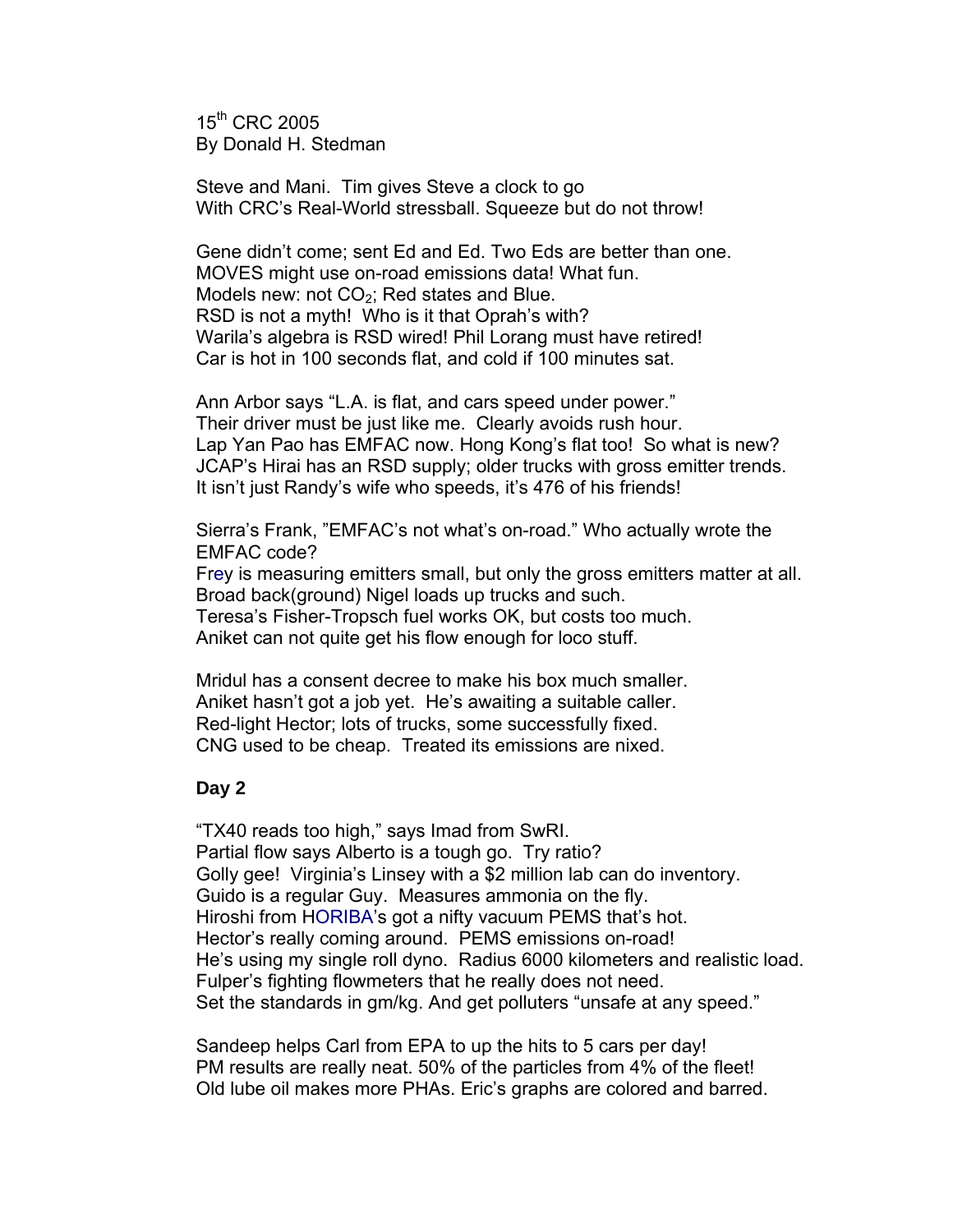NuStats Mia has accepters and refusers soft and hard. Collins says the war's not over but we can relax. Stock up on HC 134 before California does a ban (or a punitive tax).

Savonis has no budget. House and Senate arguments are not funny. Furthermore if your air improves, you can't get at his money! Patterson from down under brings you catalyst dāta. Dr. Claudio's collecting cars and his lidar's getting smarter. What do you know! A terrible blow! Tim to go. A 35 year successful career; government and industry debate. Would he advise me to change my stripes and start to collaborate?

Hannah from Toyota showed that OBD compliance is really good. Take your Toyota to BC's I/M to avoid Steve Stewart under your hood!

Catalytic reduction is freer if the driver contributes the urea! Ron's CARBon canister replacement's a non-starter. Sharon's DPF retrofit looks quite a bit smarter. Slott showed a lot of RSDs, finding frightful cars a breeze.

## **Third Day**

And on the third day Tim said, "Cruise!" And so we did with schmooze and booze And yet more food and it was Good!

Harold's rigs remain stark naked. Ethanol enhanced emissions specially when baked.

Steve's presentation seems to say that I'll break state law when I use ethanol today.

Ben agrees that even CARBOB doesn't do the job.

Ethanol is good in beer or tequila with a lime,

But its effect on CARB is unreadable slides and inability to keep to time. Tom two's testing irrelevant cars again. Ethanol results he can not tell. Full prof. Chris is doing actual measurements and looks to do them well. Kinsey doing biodiesel too, with a nice big rig which looks quite new.

Doug does neat stuff out of NREL, but results he also can not tell. Charlie shows distressing trends. If you must breathe do not do it on weekends!

Unless you don't like NOx or soot; in which case breathe on Sunday. Finland's not flat. Olavi knows that. But he will fix it one day!

I had my chance in Asia. Now ESP the measurements make. Alan has crawled out of his tunnel; TRAKing students around Tahoe Lake